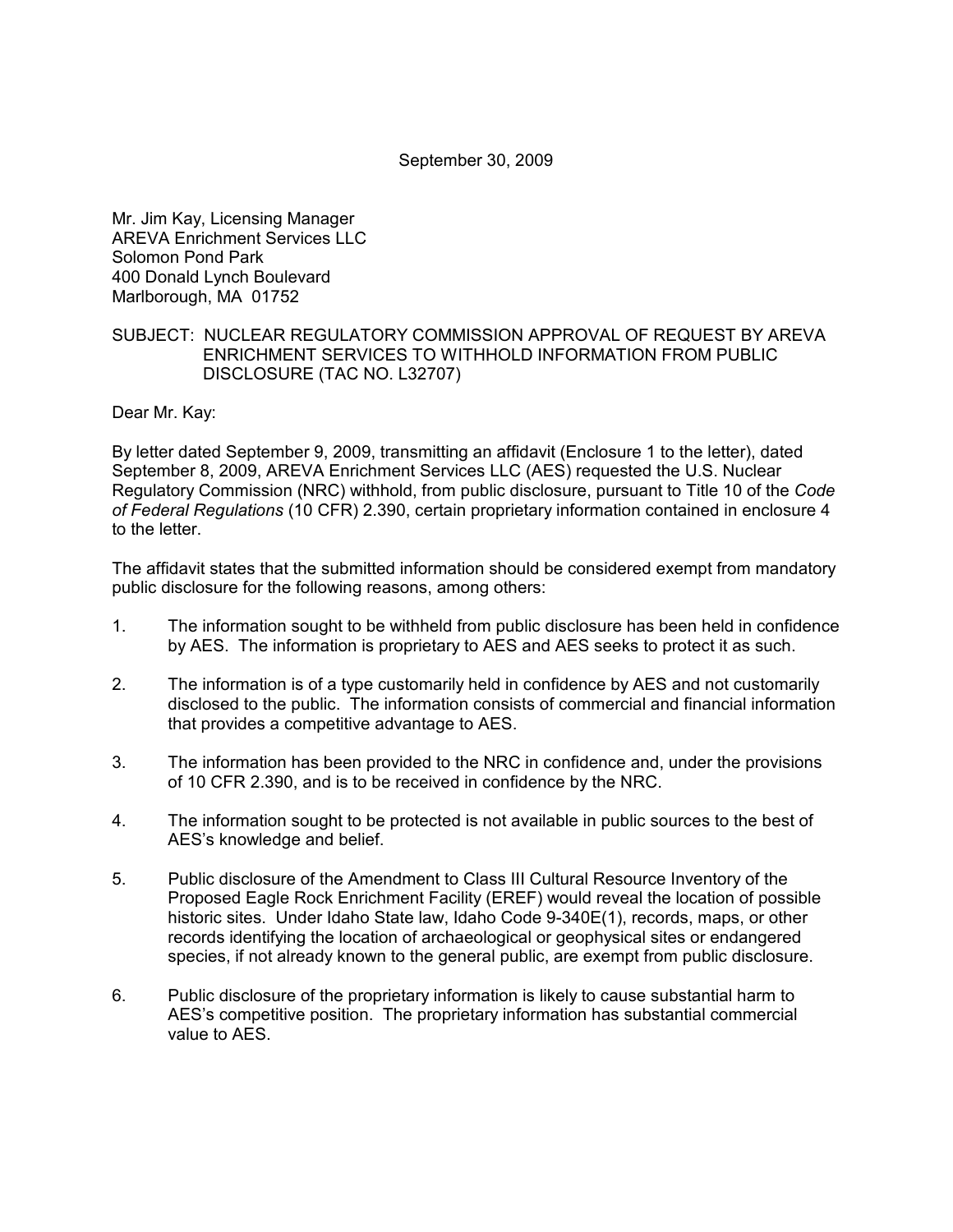We reviewed the September 8, 2009, affidavit and the enclosures to the letter in accordance with the requirements of 10 CFR 2.390 and have concluded that enclosures may be withheld. In this regard, 10 CFR Part 2.390(a) specifies that information may be withheld from disclosure if those matters are specifically exempted from disclosure by statute. The National Historic Preservation Act, Section 304, and Idaho Code 9-340E(1), both require the withholding of locations of historic structures or archaeological sites from public disclosure. The Amendment to Class III Cultural Resource Inventory of the Proposed EREF, in enclosure 4, contains cultural and historic resource information that, if it were disclosed, would promote trespassing, vandalism, and theft of artifacts. In addition, we have concluded that the other documents in enclosure 4 may be withheld in accordance with 10 CFR 2.390(b).

Withholding from public inspection shall not affect the right, if any, of persons properly and directly concerned to inspect the documents. If the basis for withholding this information from public inspection should change in the future such that the information could then be made available for public inspection, you should promptly notify the NRC. You also should understand that the NRC may have cause to review this determination in the future, for example, if the scope of a Freedom of Information Act request includes your information. In all review situations, if the NRC makes a determination adverse to the above, you will be notified in advance of any public disclosure.

If you have any questions regarding this matter, please contact me at (301) 492-3110, or via email to breeda.reilly@nrc.gov.

In accordance with 10 CFR 2.390 of the NRC's "Rules of Practice," copies of this letter and of your September 8, 2009, affidavit will be available electronically for public inspection in the NRC Public Document Room or from the Publicly Available Records component of the Agencywide Document Access and Management System (ADAMS). ADAMS is accessible from the NRC Web site at http://www.nrc.gov/reading-rm/adams.html (the Public Electronic Reading Room).

Sincerely,

**/RA/** 

M. Breeda Reilly, Senior Project Manager Advanced Fuel Cycle, Enrichment, and Uranium Conversion Branch Division of Fuel Cycle Safety and Safeguards Office of Nuclear Material Safety and Safeguards

cc: Jim Curtiss Curtiss Law P.O. Box 153 Brookville, MD 20833

> Mr. George Harper, Vice President of Engineering AREVA Enrichment Services 400 Donald Lynch Blvd Marlborough, MA 01752